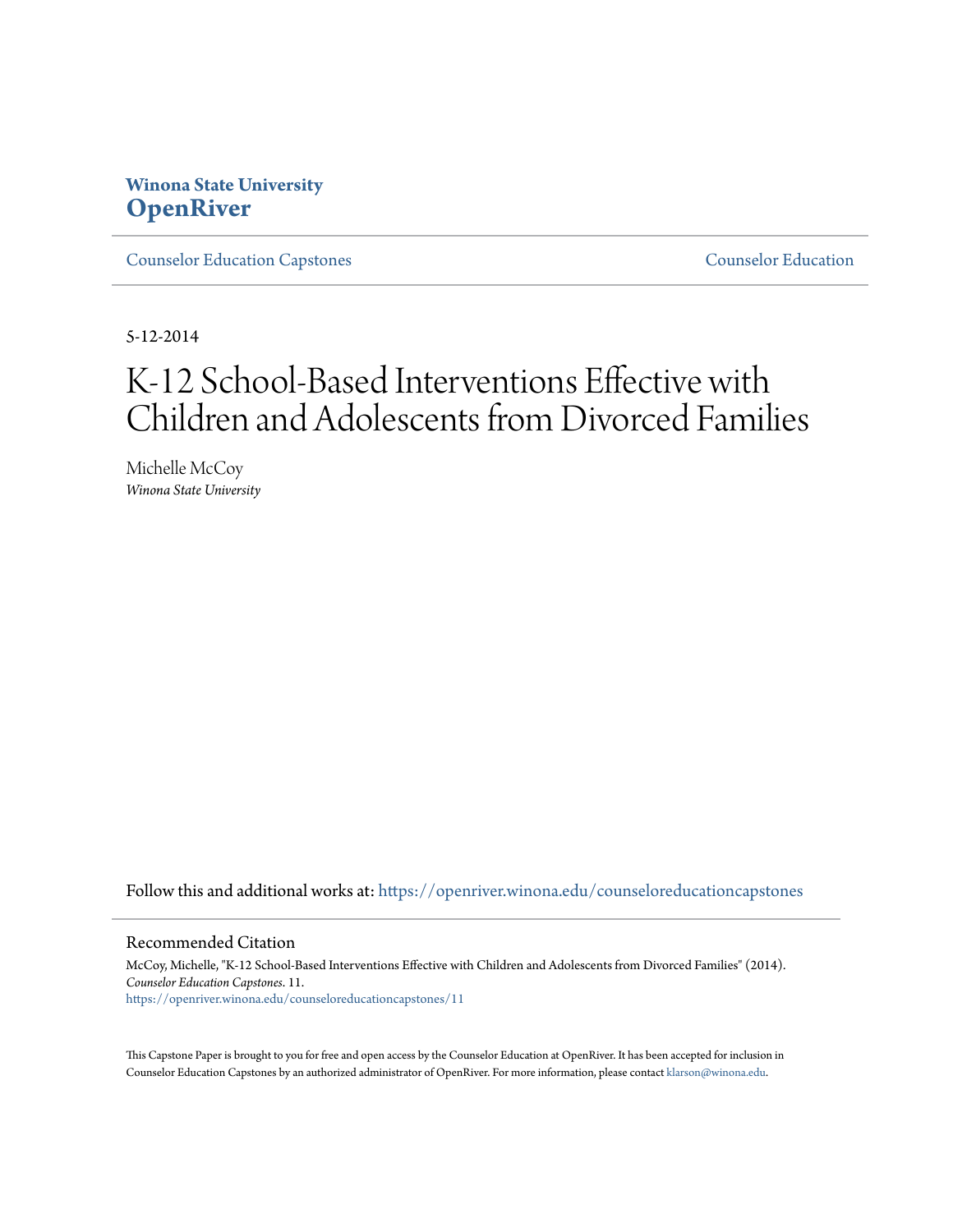## K-12 SCHOOL-BASED INTERVENTIONS EFFECTIVE WITH CHILDREN AND ADOLESCENTS FROM DIVORCED FAMILIES

Michelle McCoy

A Capstone Project submitted in partial fulfillment of the

requirements for the Master of Science Degree in

Counselor Education at

Winona State University

Spring Semester 2014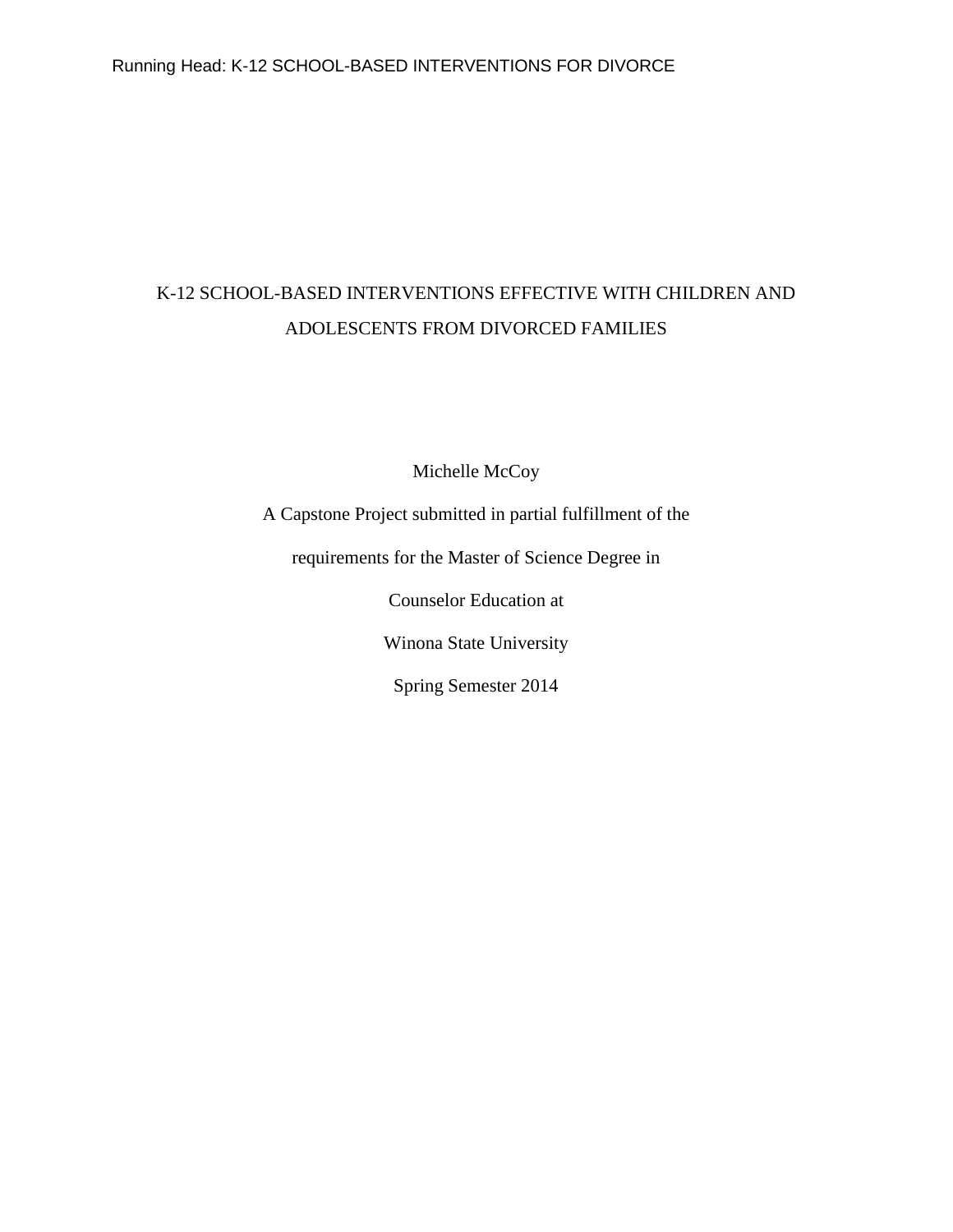Winona State University

College of Education

Counselor Education Department

CERTIFICATE OF APPROVAL

\_\_\_\_\_\_\_\_\_\_\_\_\_\_\_\_\_\_\_\_\_\_\_\_\_\_

#### CAPSTONE PROJECT

\_\_\_\_\_\_\_\_\_\_\_\_\_\_\_\_\_\_\_

### K-12 SCHOOL-BASED INTERVENTIONS EFFECTIVE WITH CHILDREN AND ADOLESCENTS FROM DIVORCED FAMILIES

This is to certify that the Capstone Project of

Michelle McCoy

Has been approved by the faculty advisor and the CE 695 – Capstone Project

Course Instructor in partial fulfillment of the requirements for the

Master of Science Degree in

Counselor Education

Jo Hittner Ph. D.

Capstone Project Supervisor:

Approval Date: \_ 5/12/14\_\_\_\_\_\_\_\_\_\_\_\_\_\_\_\_\_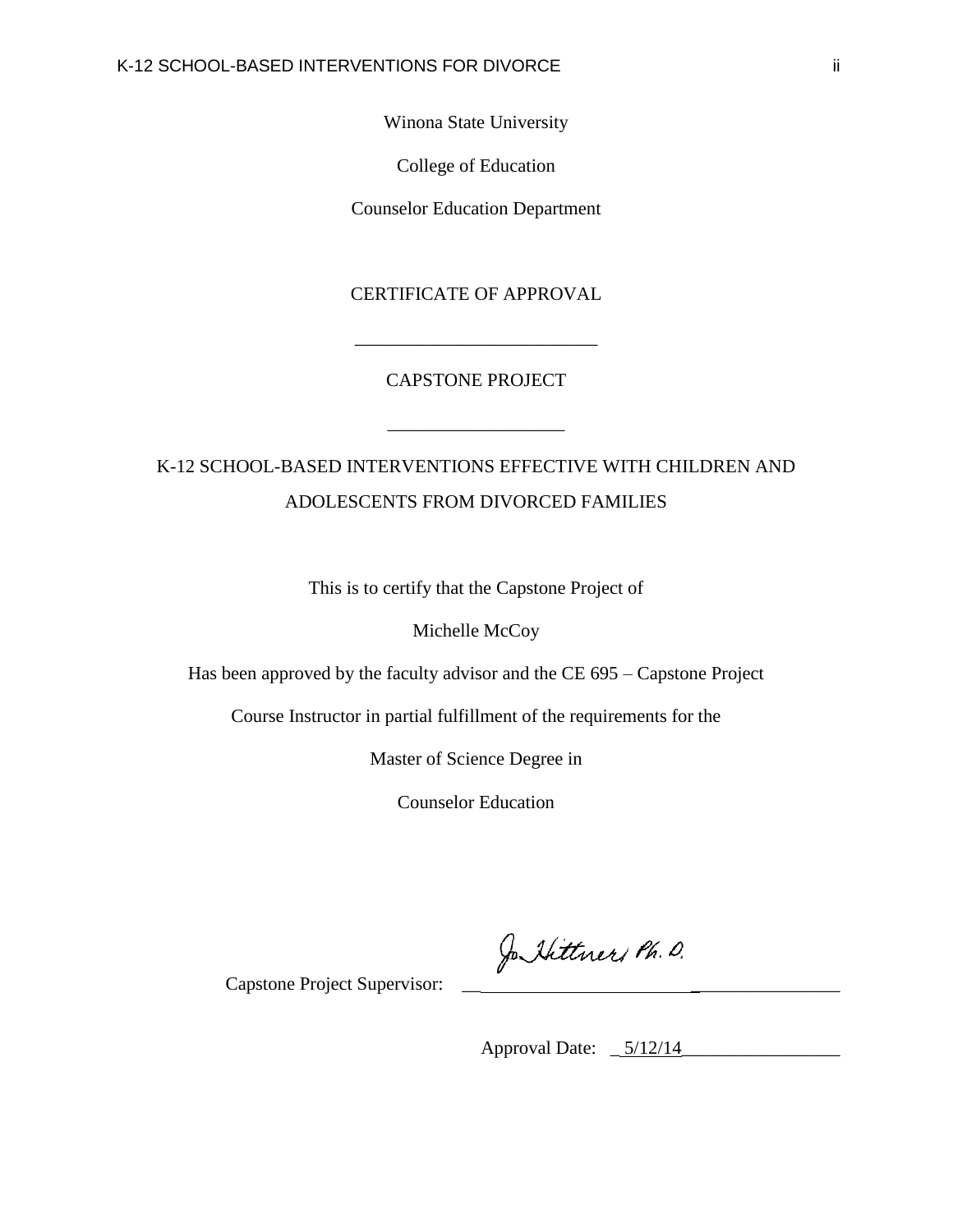#### **Abstract**

The research on the effects of divorce on children and adolescents is growing as the divorce rates in the United States are climbing. There are many negative effects of parental divorce and separation on children and adolescents that are discussed within this paper, including decreases in self-esteem and self-worth, declines in academic performance and dysfunction emotional adjustment. The purpose of this study is to examine and outline effective researchbased school counseling interventions that can be used in K-12 school settings with children and adolescents from these types of families. This study also examines the underlying therapeutic processes and functions that take place within these interventions to help students experience positive post-divorce emotional adjustment.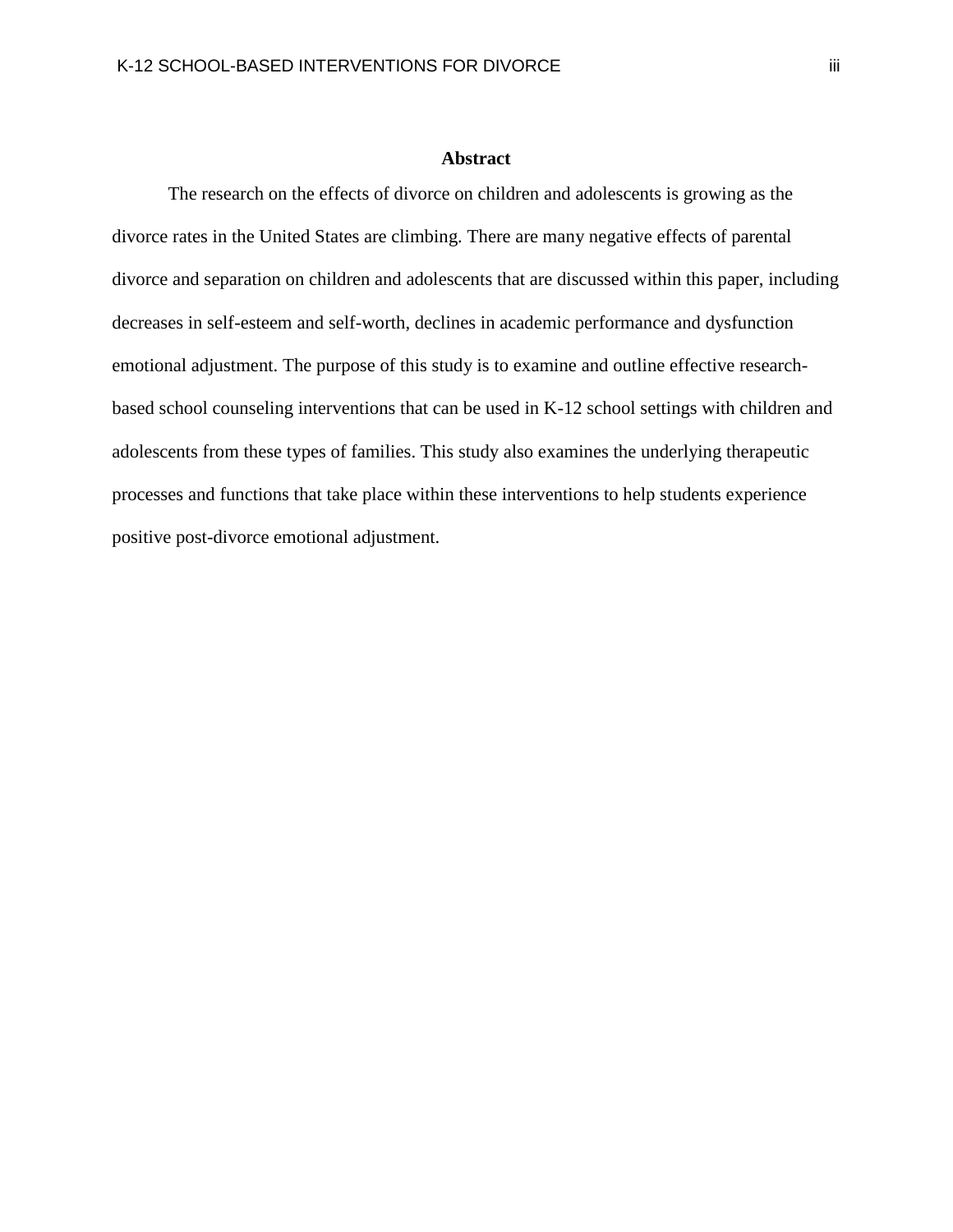| Contents |  |
|----------|--|
|          |  |
|          |  |
|          |  |
|          |  |
|          |  |
|          |  |
|          |  |
|          |  |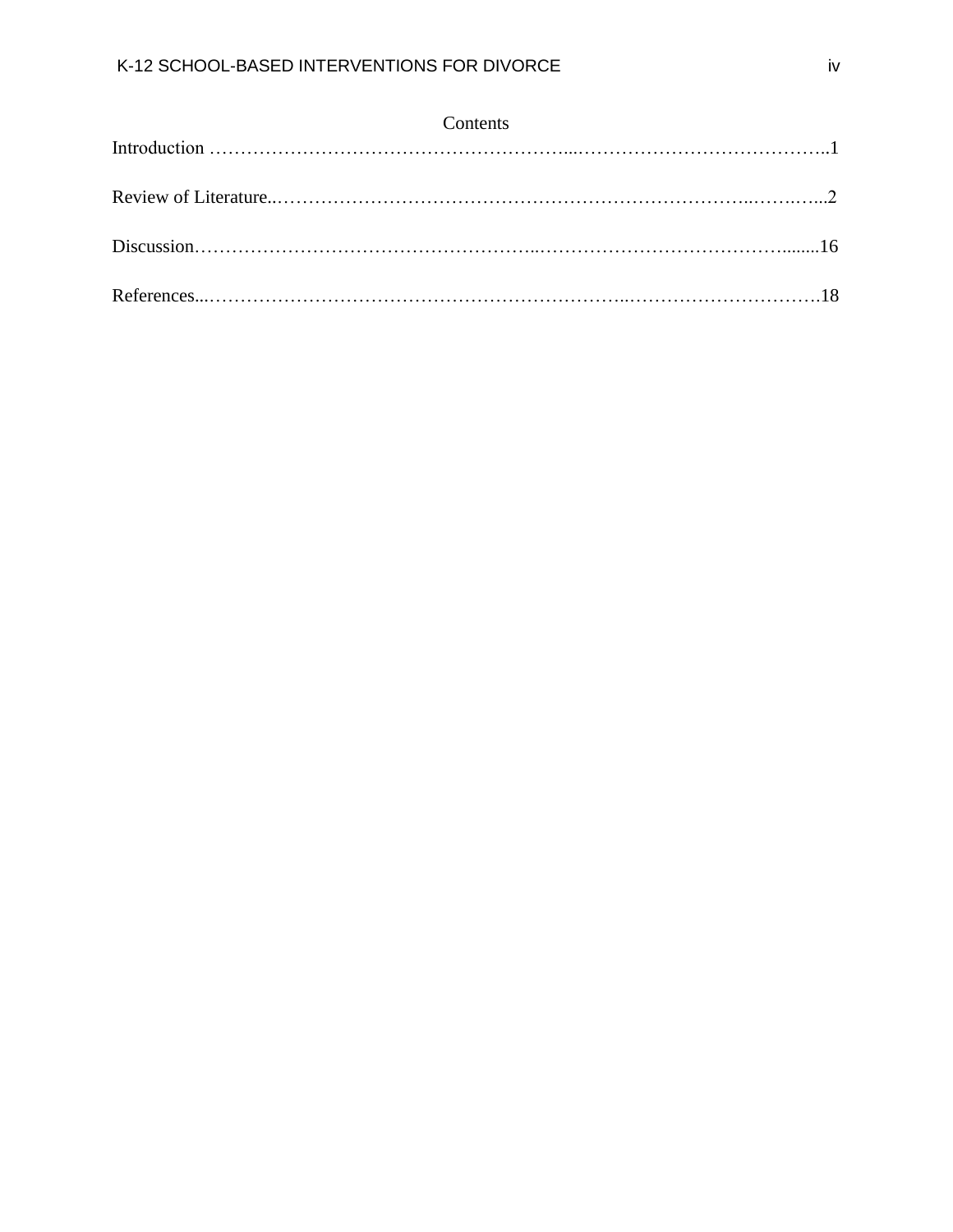#### **Introduction**

As the statistics have shown continuously, the national divorce rate in the United States is rising above 50%. This statistic is difficult to ignore when the children of these divorced families are suffering the social, emotional and psychological consequences. According to Cohen and Finzi-Dottan (2005), problematic parent-child relationships can persist over the lifespan as an outcome of divorce. Every child experiences divorce differently, particularly because parents express their ability to cope with divorce in positive and negative ways toward children (Cohen & Finzi-Dottan, 2005). A parent's natural parenting style and personality also affect each child's ability to cope with divorce (Cohen & Finzi-Dottman, 2005).

Bisnaire, Firestone, and Rynard (1990) found that out of their full sample of children from divorced families, 30% were reported to have decreased academic performance following parental separation. Similarly, Guidubaldi, Cleminshaw, Perry, and Mcloughlin (1983) stated that children of divorced families are at risk for problems in school. According to their research, they found that children of divorce displayed more disruptive behavior in the classroom, were absent more, and had lower IQ scores than children from intact families. Interestingly, Guidubaldi et al. also found that children of divorce were also more likely to repeat a grade in schools than their peers who were from intact families. The effects divorce can have on children are relevant to the child's future success, the family as a system and society as a whole (Guidubaldi et al., 1983).

The current study will examine the effectiveness of various school-based counseling interventions for students from divorced or separated families. This study will contribute to the understanding of the overall emotional impact of divorce on children. More importantly, this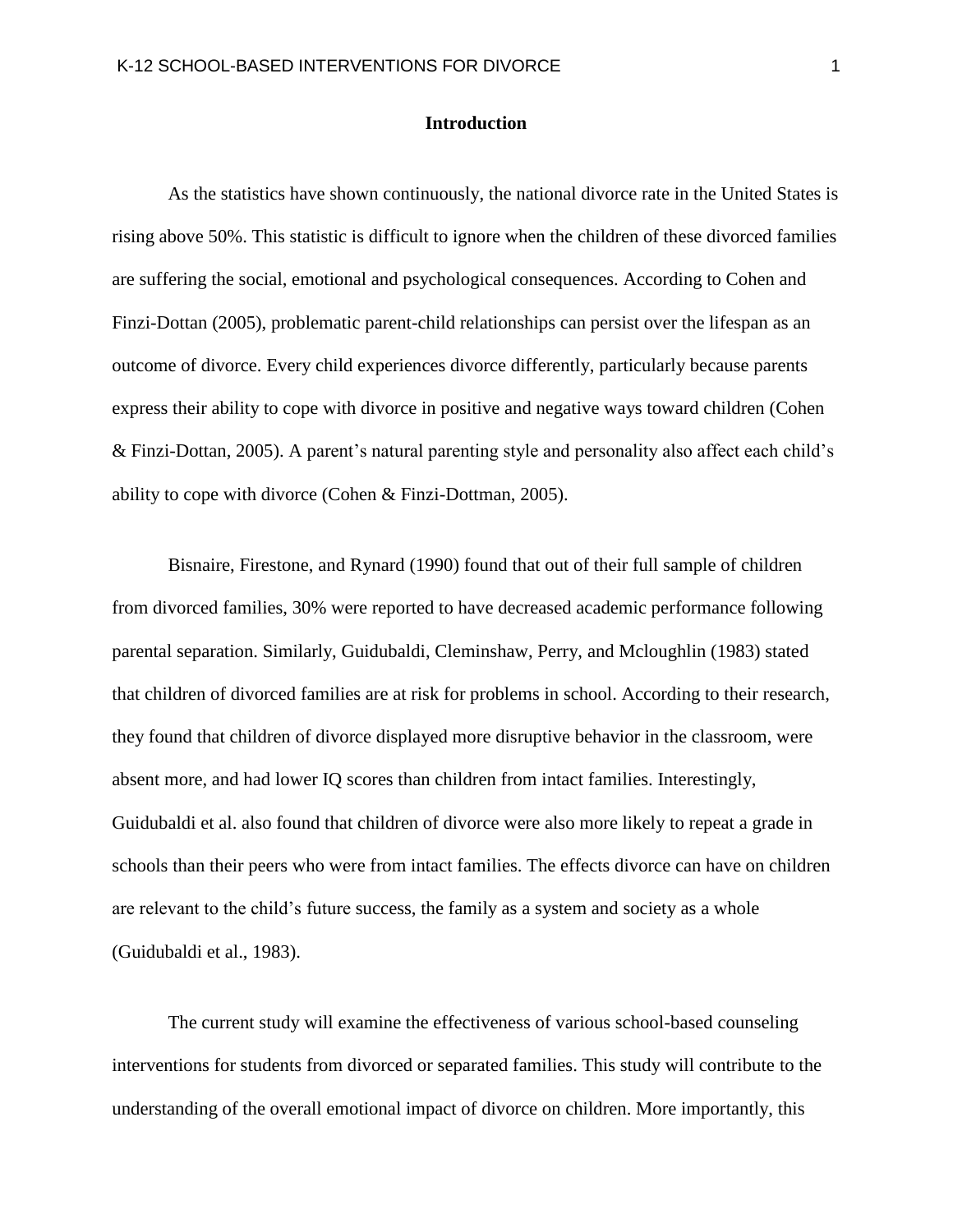study will identify how children from divorced families can benefit from school-based counseling therapeutic processes, techniques and coping strategies .

#### **Review of the Literature**

Kalter, Alpern, Spence, and Plunkett (1984) discuss the concept of locus of control with children and adolescents from divorced or separated families. According to this group, a very important factor that influences children's response to parental separation is their ability to cope with feelings of helplessness and powerlessness related to the divorce or separation. Kalter et al. (1984) report that the feeling of helplessness is directly correlated with the symptoms and onset of depression, decreased self-esteem and negative changes in academic performance at school.

The concept of locus of control is important in understanding how children experience and cope with feelings of helplessness and powerlessness. Locus of control is "how a person experiences the ability to be an active, effective agent in influencing his or her life versus feeling relatively powerless and more at the mercy of chance, fate and powerful others (pg. 410, Kalter et al., 1984)." This concept can explain a lot about the way a child conceptualizes, perceives and acts in the face of parental divorce. Kalter et al. (1984) go on to explain that a child's locus of control is associated with academic competence and knowledge, social maturity and potentially selfmotivated behavior. Therefore, this concept is an important one to explore in children from divorced families to determine how this impacts their coping strategies post-divorce (Kalater et al., 1984).

#### **Positive Effects of Parental Confirmation**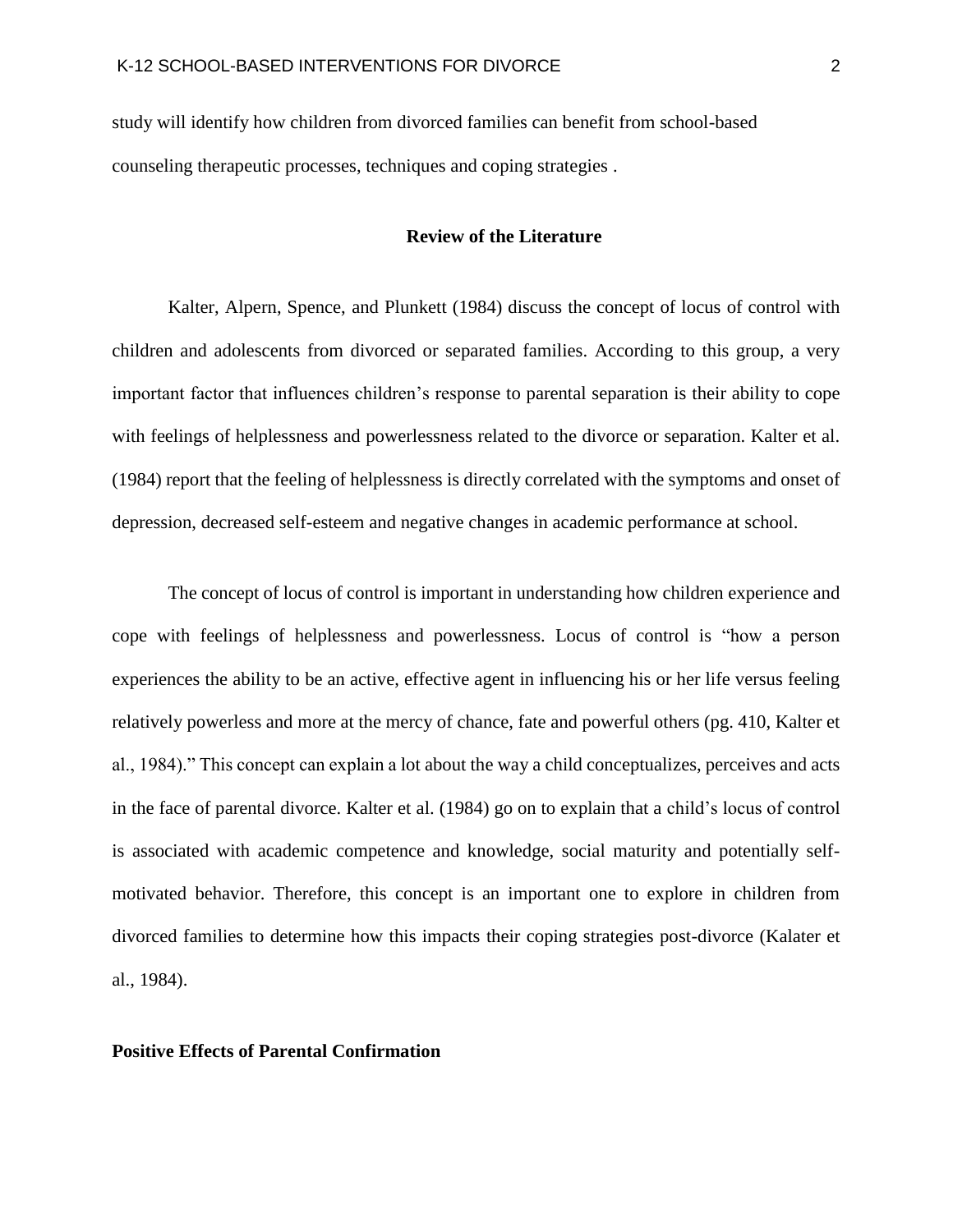Recent research has indicated the strong impact of parental confirmation and affection on healthy childhood social development (Schrodt, Ledbetter, & Ohrt, 2007). Based on these findings, scholars are concerned with children from divorced families because parents often sacrifice parental affectionate behaviors in the process of caring for themselves. Parental communication behaviors mentioned above are associated with psychosocial outcomes in children, including self-esteem, satisfaction with the parent–child relationship, and overall life satisfaction (Schrodt et al., 2007). Parental confirmation may be described as positive praise, attention, and recognition toward children. Schrodt et al. (2007) determined through their research that parental confirmation is an parental behavior that helps alleviate the harmful effects of divorce on children's mental well-being (Schrodt et al., 2007).

#### **Post-Divorce Adjustment Needs**

McConnell and Sim (1999) have identified four main needs that children of divorce must have in order to avoid dysfunctional adjustment. These needs include "a stable, warm and intimate family relationship, good role models, consistent discipline and the freedom to love both parents (pg. 246, McConnell & Sim, 1999)." Post-divorce adjustment for children refers to the cognitive, social, academic and emotional levels of adaptation to the life-changing transitions of parental divorce or separation (McConnell & Sim, 1999). Based on the identification of these needs, many different schools and caregivers for children have implemented supportive programming to ensure that children have opportunities outside of the home to have these needs met.

According to the research discussed above, children of divorced families face challenges that can lead to dysfunctional adjustment and wellbeing if healthy parenting strategies are not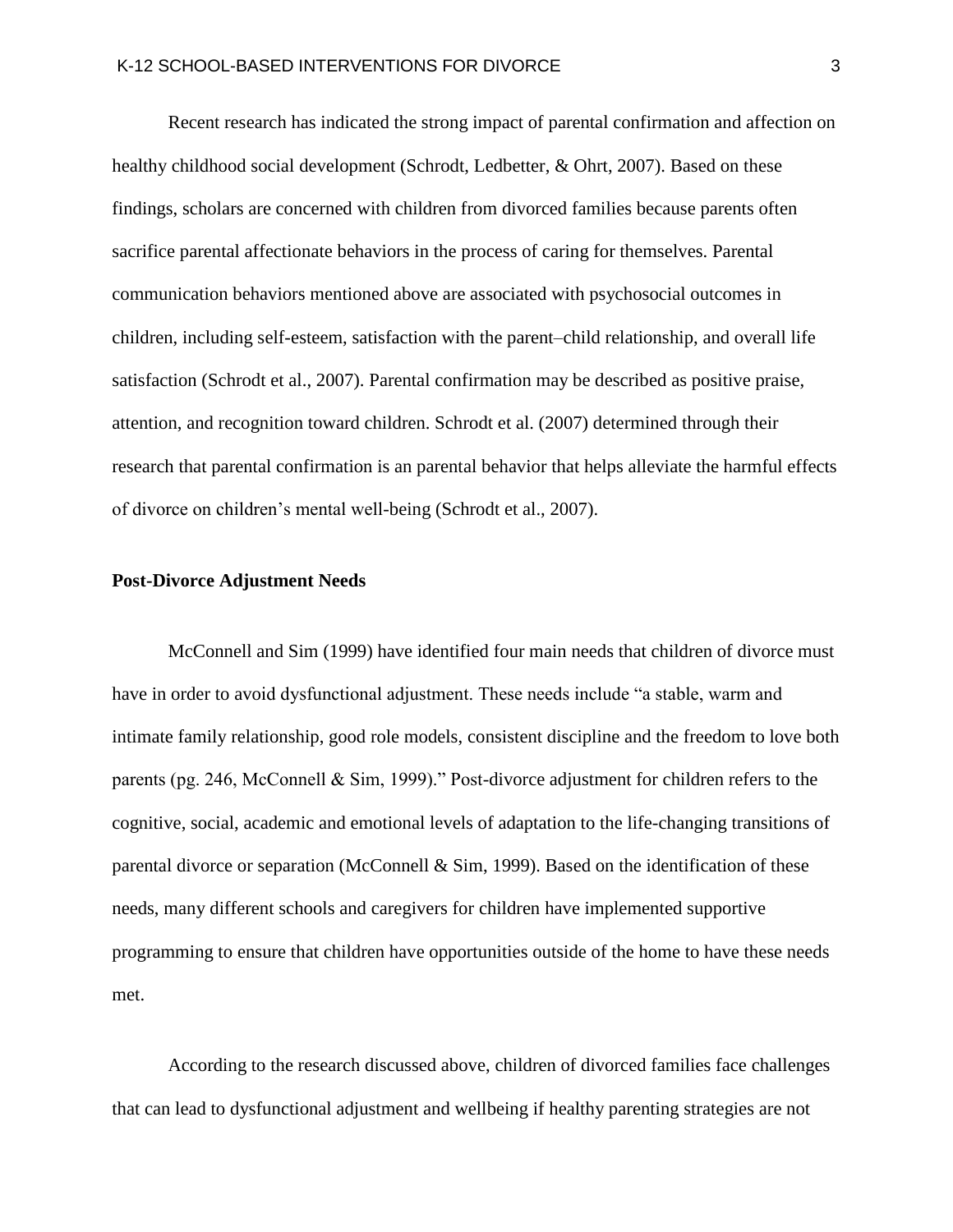met. The problem addressed in this current study lends to the aforementioned research. Deficiencies in healthy parental behaviors during times of parental separation can lead to dysfunctional child development, adjustment and a decreased level of self-esteem (Schrodt, Ledbetter, & Ohrt, 2007). Supportive programming for children of divorced families is needed and schools are great settings for this type of support.

The success rates for group counseling interventions for children of divorced families are high in terms of helping children adjust to a challenging time in their life. Yet, there is a lack of research addressing the impact of divorce specifically on self-esteem. Self-esteem is the foundation of a child's wellbeing and recent research has indicated that social acceptance is a major determinant of an individual's self-esteem (Twenge & Campbell, 2001). How does a parental divorce impact the way in which a child views him/herself? A child's self-esteem is impacted by many different variables and the transitional issues that occur in many parental divorces may impact self-esteem negatively according to Lopez (1987) who conducted a study with college students, comparing students from intact and non-intact families. He found that college students from non-intact families rated themselves and their parents less favorably than students from intact families. Other findings indicate that students from non-intact families report negative attitudes toward child-rearing. Lastly, compared to student from intact families, students from non-intact families perceive their post-divorce home environment to be stressful and less cohesive (Lopez, 1987). These findings indicate significant differences between individuals from separated and intact families, yet there is a lack of in-depth research on selfesteem of children from divorced families. It is critical to explore individual self-esteem because as human development theory suggests, successful transition from late adolescence to early adulthood is characterized by the development of a positive self-concept (Lopez, 1987). This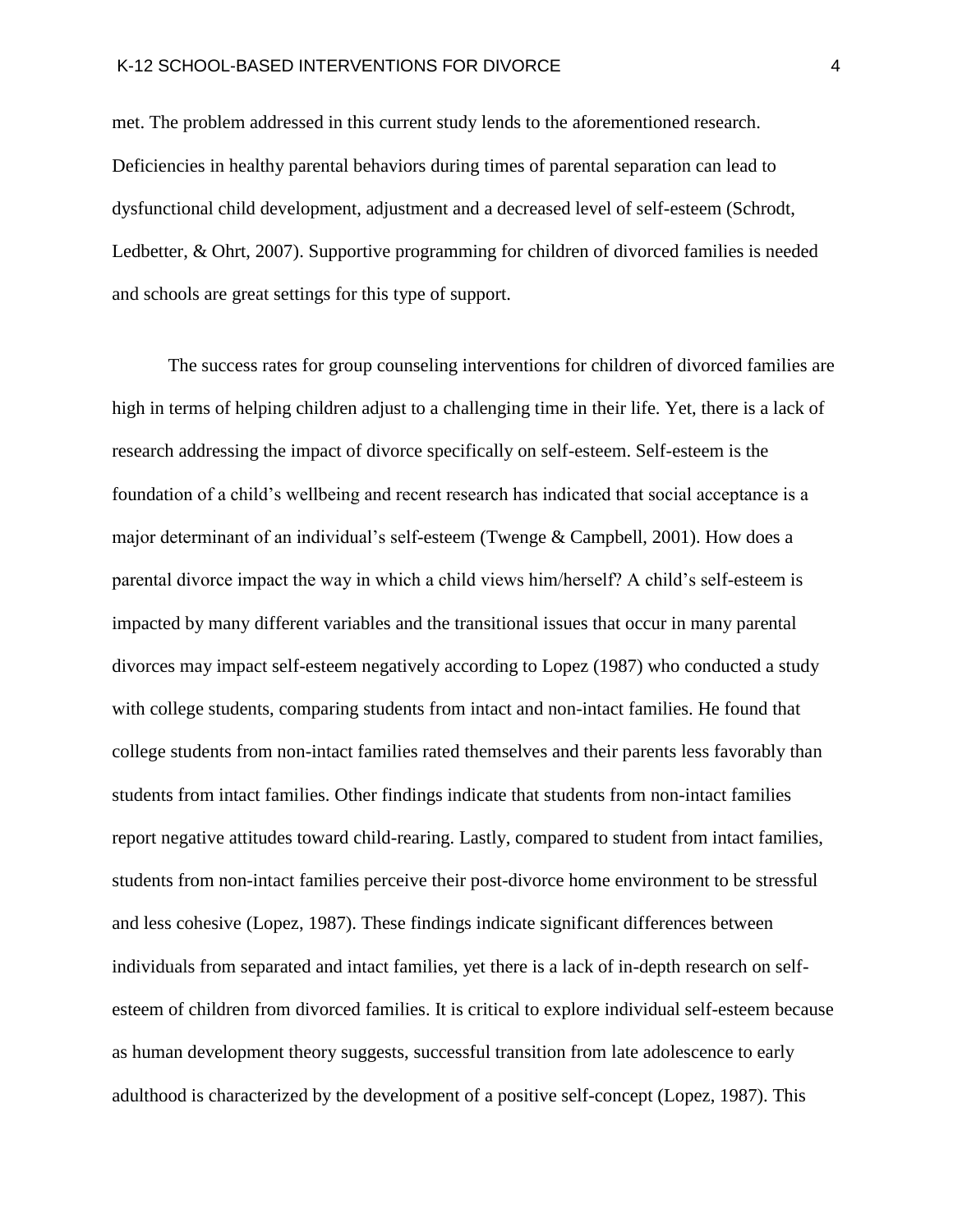process begins during childhood and is ongoing throughout adolescence.

#### **School-Based Group Counseling Interventions**

In the past, many different types of school-based interventions for children of divorced families have been put into action. Alpert-Gillis, Pedro-Carroll, and Cowen (1989) studied and developed an intervention program for children of divorce in the urban areas of Rochester, New York. This intervention attempted to meet five goals. These goals included fostering a supportive group environment, facilitating identification and expressions of feelings, promoting understanding of divorce-related concepts, teaching problem-solving skills and enhancing positive perceptions of self and family (Alpert-Gillis et al., 1989). These goals were implemented into a four unit curriculum. Results showed that children from divorced families who participated in this intervention program experienced positive changes including gaining coping skills and being able to assess their individual feelings (Alpert-Gillis et al., 1989).

As many interventions for children of divorced families take place in the group setting, researchers have determined specific strategies and techniques that need to be used with children in this group format. Sonnenshein-Schneider and Baird (1980) discuss the power and benefits of group counseling, especially with elementary-aged children from divorced families. Through the group counseling process, children learn to share their feelings, connect with the stories of others and feel validated by their peers, which then influence the individual's sense of self (Sonnenshein & Baird, 1980). Children also learn effective communication and coping skills by learning from other children who may be adjusting to a different stage of divorce. Children come into these counseling groups with different backgrounds, experiences and perceptions of their family separation and through the sharing of each other's stories, children can learn to empathize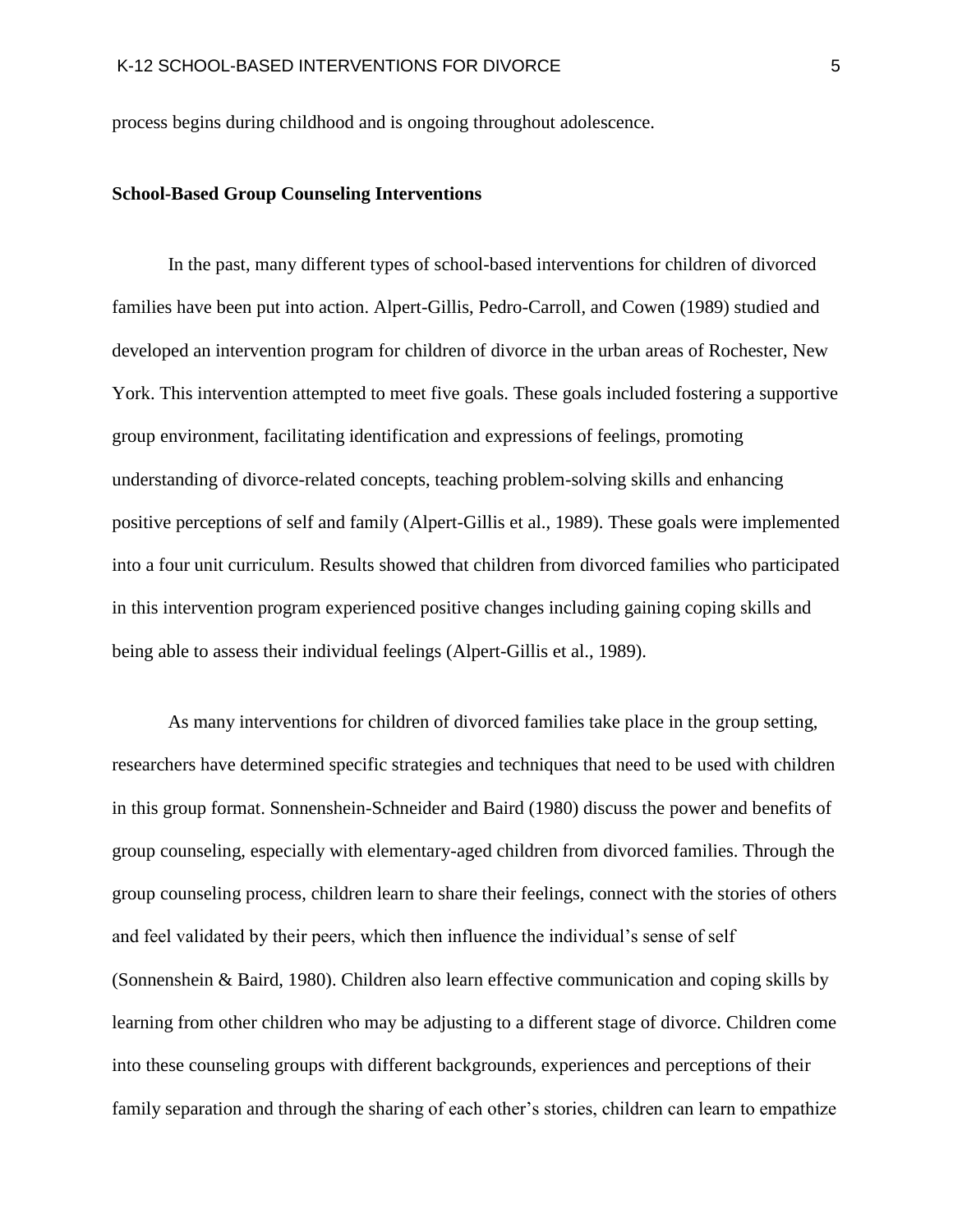and identify with one another (Sonnenshein & Baird, 1980).

Support for the efficacy of group counseling for children of divorce is evident in the research, but an interesting addition to this type of intervention has been explored by Ziffer, Crawford and Penney-Wietor (2007). These researchers discuss an intervention titled, "The Boomerang Bunch" which incorporates group counseling for not only children, but their parents also. This approach is considered a school-based multifamily solution-focused group. Ziffer et al. (2007) believe that children are understood best when they are seen in the context of their home environment, including family interactional patterns and lifestyle. Therefore, they brought the parents of the children into the school after hours for group counseling. Parents and their children had opportunities to work together on shared tasks while learning from other families around them (Ziffer et al., 2007). This approach was based on four different goals. The first goal of the group was to help each family member define and adjust to changing roles in their changing family. The second goal of the group was to provide tools and skills that each family could use and grow from. Developing a positive and healthy re-definition of each family was the third goal while instilling hope for the future was the fourth (Ziffer et al., 2007). Positive reviews were given by participants of this intervention including children, parents and teachers who were asked to assess progress.

Looking at another group counseling approach, Richardson and Rosen (1999) outline various school-based interventions that involved a thorough consideration of age, parental involvement, teacher involvement, and culture and background. The first intervention that they discuss was created and led by Goldman and King (1985) through the School Services Program of the Center for the Family in Transition. This intervention was designed to incorporate activity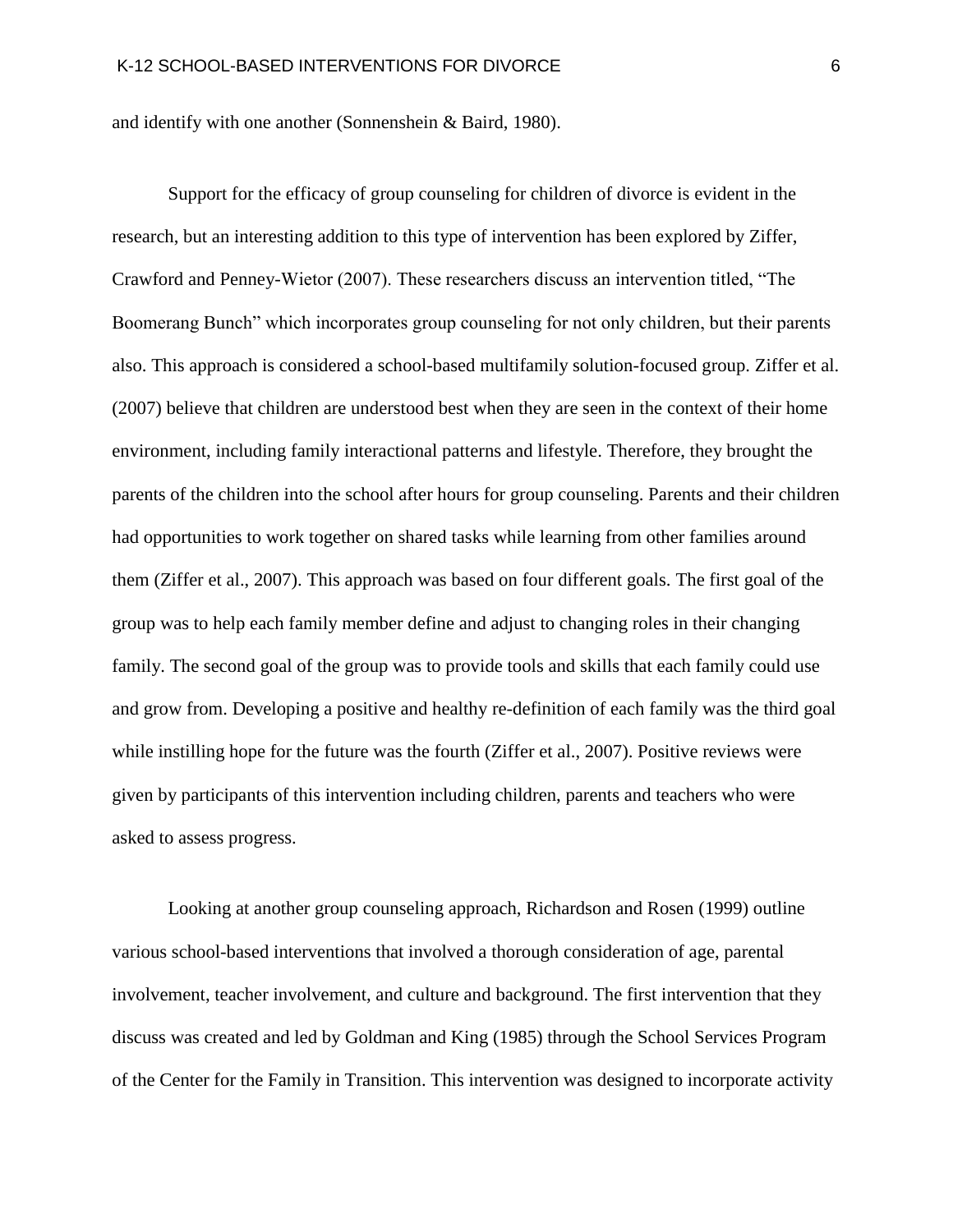groups, teaching training, and parental involvement in various ways (Richardson & Rosen, 1999). This design considers many different effects that the child/adolescent may be experiencing such as a loss of home, change in school or neighborhood, loss of extended family support or any other chronic stress that may or may not be effectively coped with. This specific intervention was designed to be used mainly with elementary aged children and young adolescents. This group intervention took place over 6-12 weeks and students met once each week for 50-75 minutes (Richardson & Rosen, 1999). Various activities used within this intervention included the following: "drawings of good and bad changes," charades activities to help identify feelings, conversations about going back and forth between homes and creating resources that remind children of various coping strategies to use when parents are fighting (Richardson and Rosen, 1999). The portion of this intervention that is unique, yet similar to the "Boomerang Bunch" approach, is the parental participation which included a number of meetings with group leaders. These meetings allowed parents to be a part of the process and learn about the adverse effects that could influence their children, while learning about helpful strategies to use at home (Richardson and Rosen, 1999).

#### **Group Counseling Considerations**

As discussed above, many research-based interventions used with children from divorced families are group-counseling based. When working with young children in a group counseling setting, it is important to reflect on a variety of considerations related to practical, multicultural, legal and theory-specific concerns. Beginning with practical considerations, group leaders should assess factors that may influence the group process such as the setting and size of the group, the nature of the population participating, the ages of the participants, and the screening process. The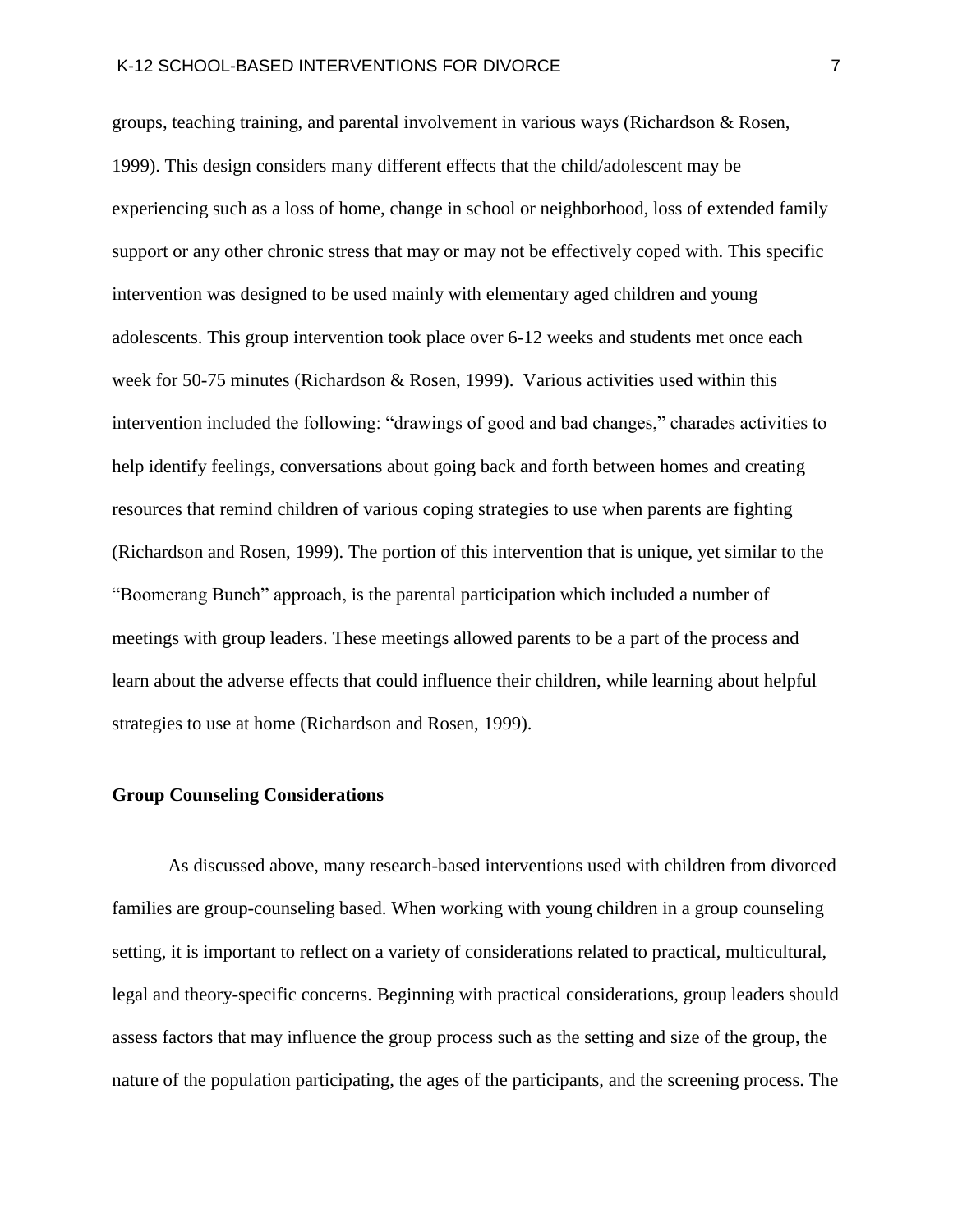setting of the counseling group should be in a space that is comfortable, open and quiet so that the group experience is not distracting or overwhelming (Corey, Corey, & Corey, 2014). It is important that the space provides a confidential and private atmosphere.

As our world is becoming more and more diverse, it is critical that group leaders take time to assess their counseling practices to ensure that they are culturally sensitive to students representing a wide variety of cultures (Hinman, 2003). By getting to know each student's cultural past and experiences, the group leader will be better able meet each student's needs and form a stronger connection. Group leaders may also learn more about students' cultural backgrounds by talking with their parents or doing research on the specific culture (Hinman, 2003). Gaining culture-specific knowledge and respect for each child is crucial in creating a strong therapeutic relationship in the group counseling setting (Hinman, 2003). Lastly, as each group leader gravitates their counseling style toward specific theories, it is important that these theories are evaluated and adapted to serve all children from varying cultural backgrounds.

#### **Peer-Counseling Intervention Models**

As evidenced throughout this review, school-based group counseling interventions have been proven to be an effective and efficient model for addressing the adverse consequences on children/adolescents from families of divorce, but are there other strategies/models that are not group-based? One interesting approach reviewed by Sprinthall, Hall, and Gerler (1992) discusses the use of peer-counseling to support children from divorced families. Within this experimental model, high school students became peer counselors for groups of middle school students experiencing a family divorce. The students involved with this study were 11th and 12th graders from a suburban high school who had been referred by teachers to be "peer counselors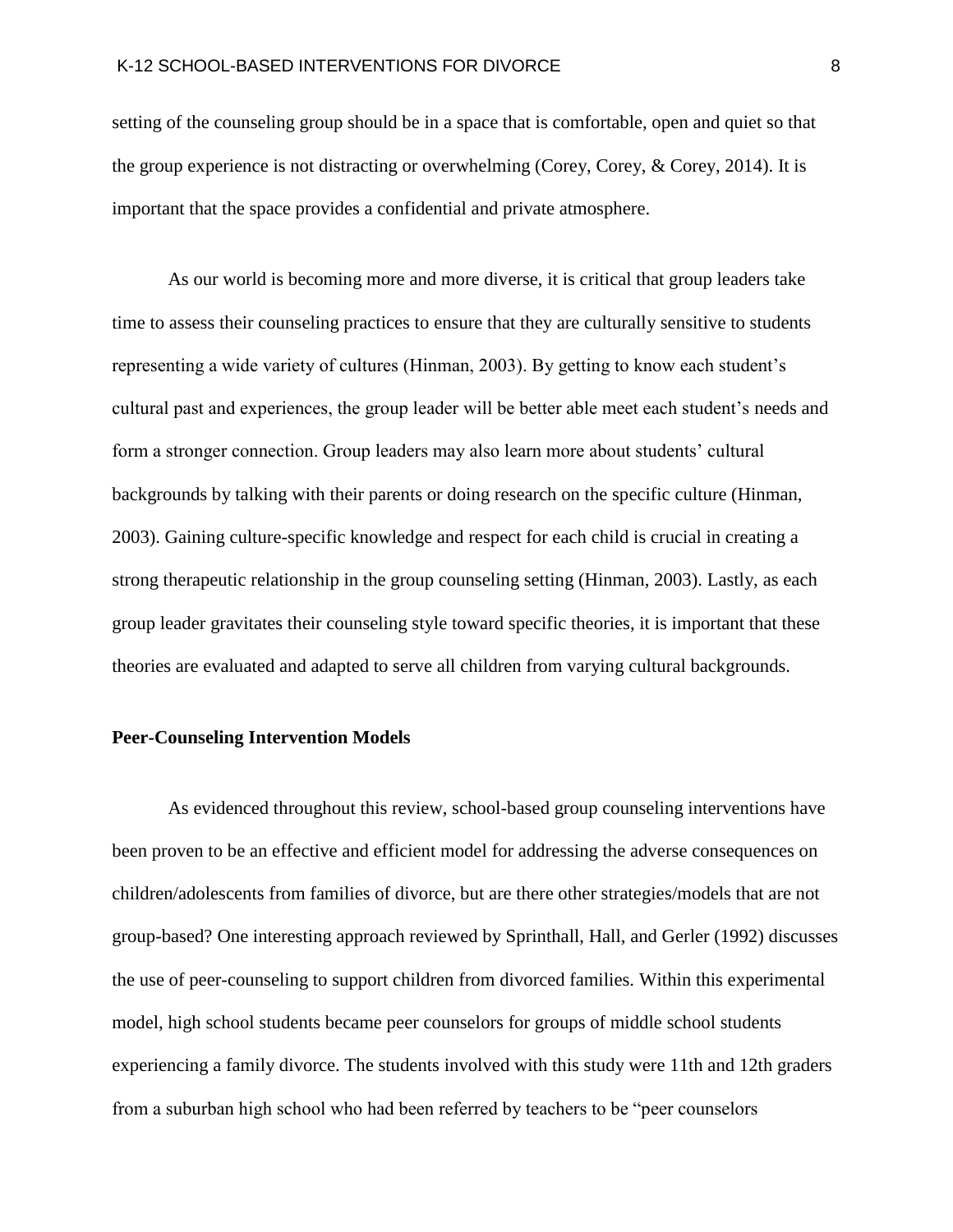(Sprinthall et al., 1992)." These students were also recommended by other students and staff within the school building based on their maturity and peer-relation abilities and skills. 24 students were chosen to be peer counselors and of this total number of students, 10 students were co-leaders of groups for students from divorced families and the other 14 were co-leaders of groups of students from a variety of backgrounds- this was considered the experimental group II (Sprinthall et al., 1992). The students that were part of the "divorce groups" were middle school students who were experiencing a parental separation or divorce and were identified by the counselors from two middle schools. The other 14 peer counselors, leading the second experimental group focused on typical elementary and middle school issues/topics such as selfesteem, achievement, and social isolation (Sprinthall et al., 1992).

In order to become a peer counselor, high school students had to take a 1-semester long course or training program on peer helping to-taught by teachers and counselors. During the training, these peer counselors were taught traditional and basic peer counseling skills and the content varied depending on the topics they would be teaching to their groups. For the divorce group leaders, the content was focused on material from The Changing Family (Ciborowski, 1984) in addition to video material from other sources focused on divorce topics (Sprinthall et al., 1992).

The results of this study suggested that there are many positive effects of peer counseling on both the peer helpers themselves, and the students receiving the support. It was found that middle school students in both groups (divorce and general) experienced increases in in interpersonal awareness and gained a greater understanding of the complexities and paradoxes of life (Sprinthall et al., 1992). These students also gained a greater awareness of how they relate to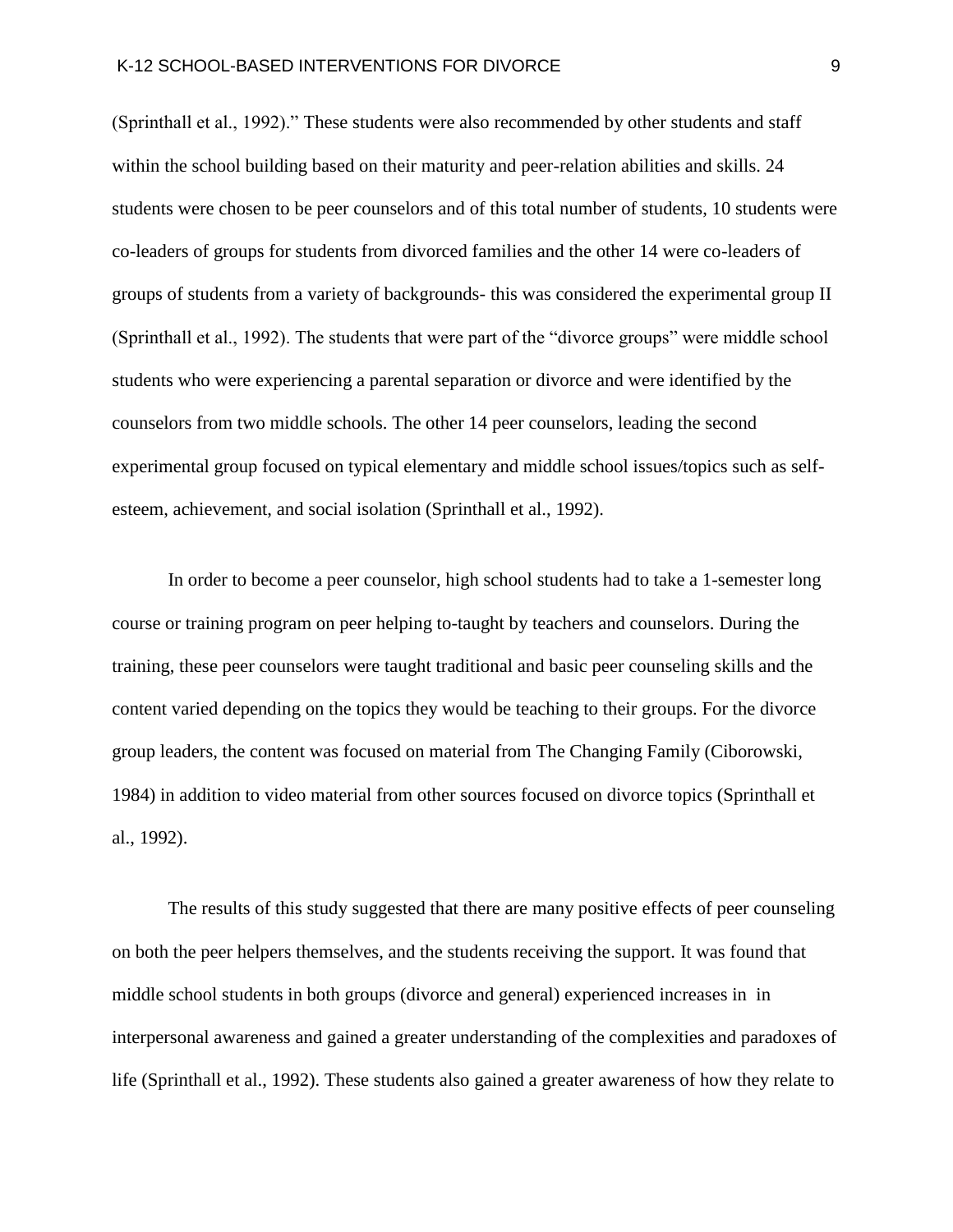others in relationships and experienced an increase in locus of control toward the self (Sprinthall et al., 1992). Peer counselors and middle school students were asked to reflect on their experiences. High school leaders discussed their own observations of the positive changes that middle school students experienced while in the groups. Middle school students discussed many positive feelings about the group process and could even comment on feelings of greater selfawareness. Overall, both the qualitative and quantitative results from this study suggest that this model is not only supported for the work with children and adolescents from divorced families, but all younger students within a school system (Sprinthall et al., 1992).

#### **Consultation with Teachers and Parents**

Consultation and collaboration is an essential component of a school counselor's comprehensive school counseling program. The Association of School Counselors Association (ASCA) identifies consultation as a role required in both responsive services and system support. In regard to working with children and adolescents from divorced or separated families, consultation with parents, teachers and other stakeholders within the school can serve as one of the most effective interventions for this population (Lee & Hunsley, 2001). Specifically, through counselor-teacher consultation, teachers may gain skills or knowledge that help them respond more effectively to personal and social issues in the classroom. Vice-versa, counselors may gain insight about the student's academic and emotional behavior patterns that may be relevant to their experience with the divorce (Lee & Hunsley, 2001). Through this consultation relationship, teachers and counselors can work together as a team to provide consistent and purposeful support at the classroom level and individual counseling level. Consultation with parents is important and effective for these same reasons. By working together as a team, both parties can identify the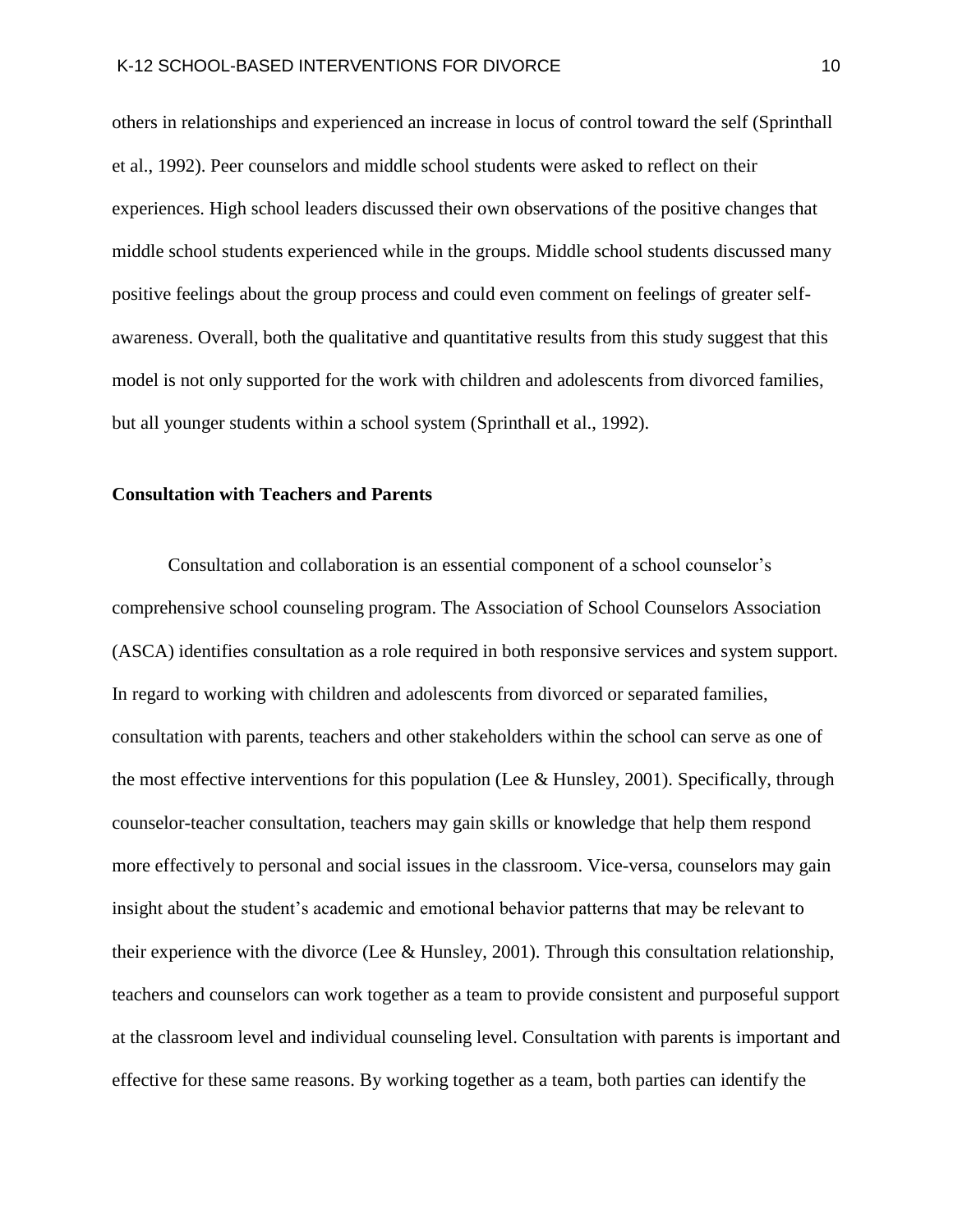needs and areas of growth for the individual which helps inform plans and goals to be implemented (Lee & Hunsley, 2001).

Another effective approach to be implemented with parents includes informational programming and outreach to educate them on the effects that divorce/parental separation may have on their child (Lee & Hunsley, 2001). School Counselors can bridge the gap between a children's and adolescents' experiences at home and school by providing parents with the knowledge and resources they need to be successful in their unique parenting situations (Lee  $\&$ Hunsley, 2001). By providing education on the topic of divorce, parents can better understand their children's developmental and psychological responses to the situation and therefore provide support that aligns with their needs. This education can be provided through informational sessions, parent meetings, community programming, etc.

#### **Differences Between Counseled and Non-Counseled Individuals**

In the next intervention discussed, adolescents experiencing parental separation and divorce were assigned to two different groups, a counseling and non-counseling group. In the counseling group, both the children and the mothers received counseling. In order to determine differences between the two different groups, various evaluation tools were used, including semistructure interviews, The Culture-Free Self-Esteem Inventory, and The Children's Perception of Parental Divorce Scale (McConnell & Sim, 1999). Within the counseling group, the services provided to these participants was counseling that was highly individualized and based upon each individual's needs and circumstances (McConnell & Sim, 1999). Counselors explored four main topics with the children who received the counseling services: family relationships, school and peer relationships, recent emotional crises and explore coping strategies (McConnell & Sim,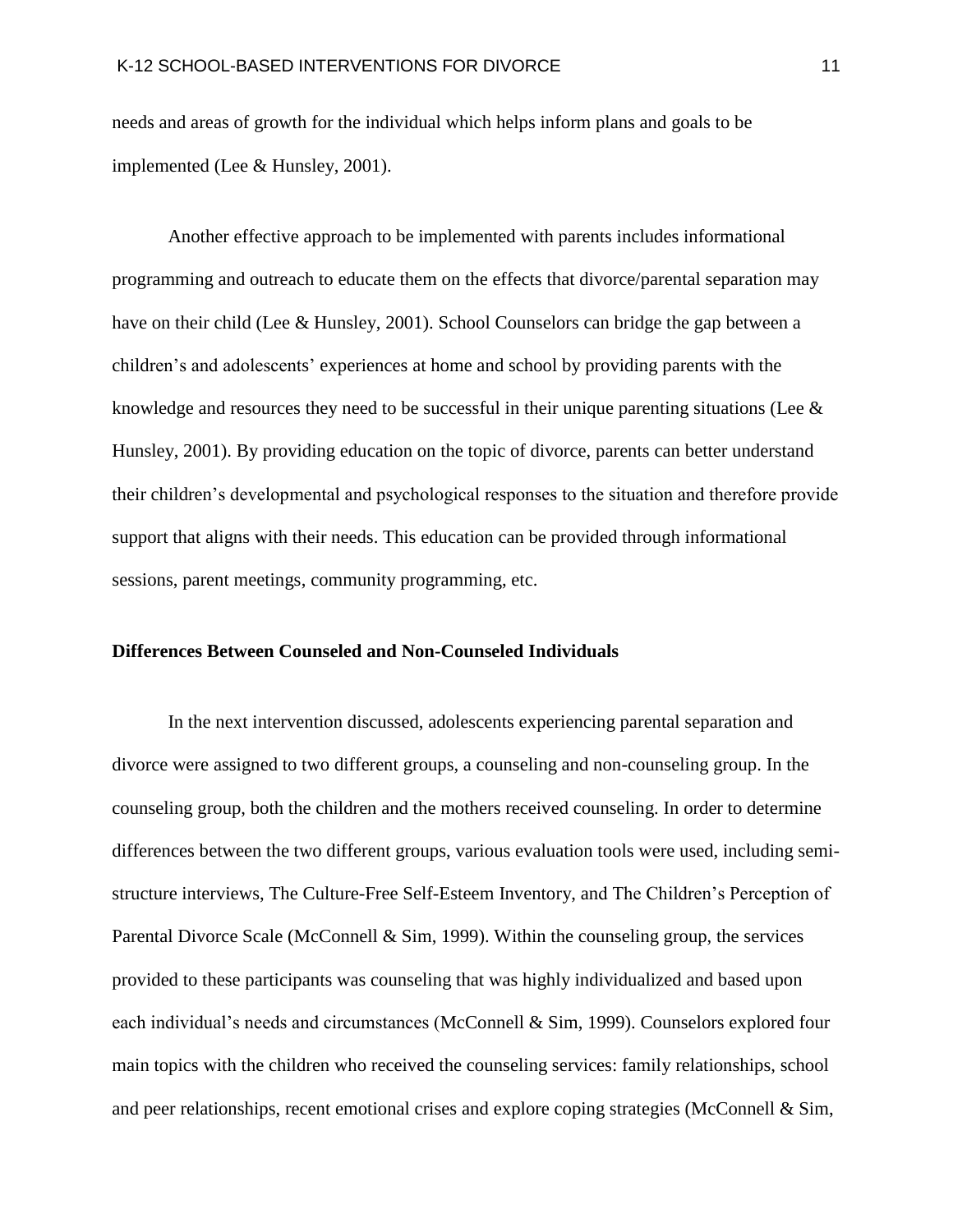1999). The results from this study indicated that there were significant differences between the children in the counseled and non-counseled groups in regard to post-divorce adjustment. The differences that were found between these two groups were in self-esteem, the feelings and perceptions about the parental separation (McConnell & Sim, 1999). The mothers interviewed in this study also indicated that the counseled group of participants experienced post-divorce adjustment more positively than the group who was not counseled.

#### **Underlying Therapeutic Processes and Functions**

After reviewing the previous programs, interventions and counseling approaches to working with children/adolescents from divorced families, it is apparent that these approaches are effective. Yet, what we are left with is not knowing exactly why these approaches work. The following portion of this literature review will focus on the underlying processes and reasoning for using specific types of interventions with this population. According to Lesowitz, Kalter, Pickar, Chethik, & Schaefer (1987), school-based facilitated group counseling interventions are effective for many different reasons which have been illustrated through their counseling approach. Fifth and sixth grade children from the suburban areas of Detroit, Michigan were asked to be a part of a counseling group. Each group consisted of 5-9 boy and girls whose parents had divorced led by both male and female counselors (dyad) for each group. Each of these groups met once per week for one hour, for 8 weeks. Lesowitz et al. (1987) found that through the group process, these 5th and 6th grade individuals began to connect with each other, with the concept of cohesion being apparent. Through the use of skits and other expressive techniques, these participants within each group began to share similar concerns and share these concerns as one collective voice (Lesowitz, 1987). Some of these shared concerns related to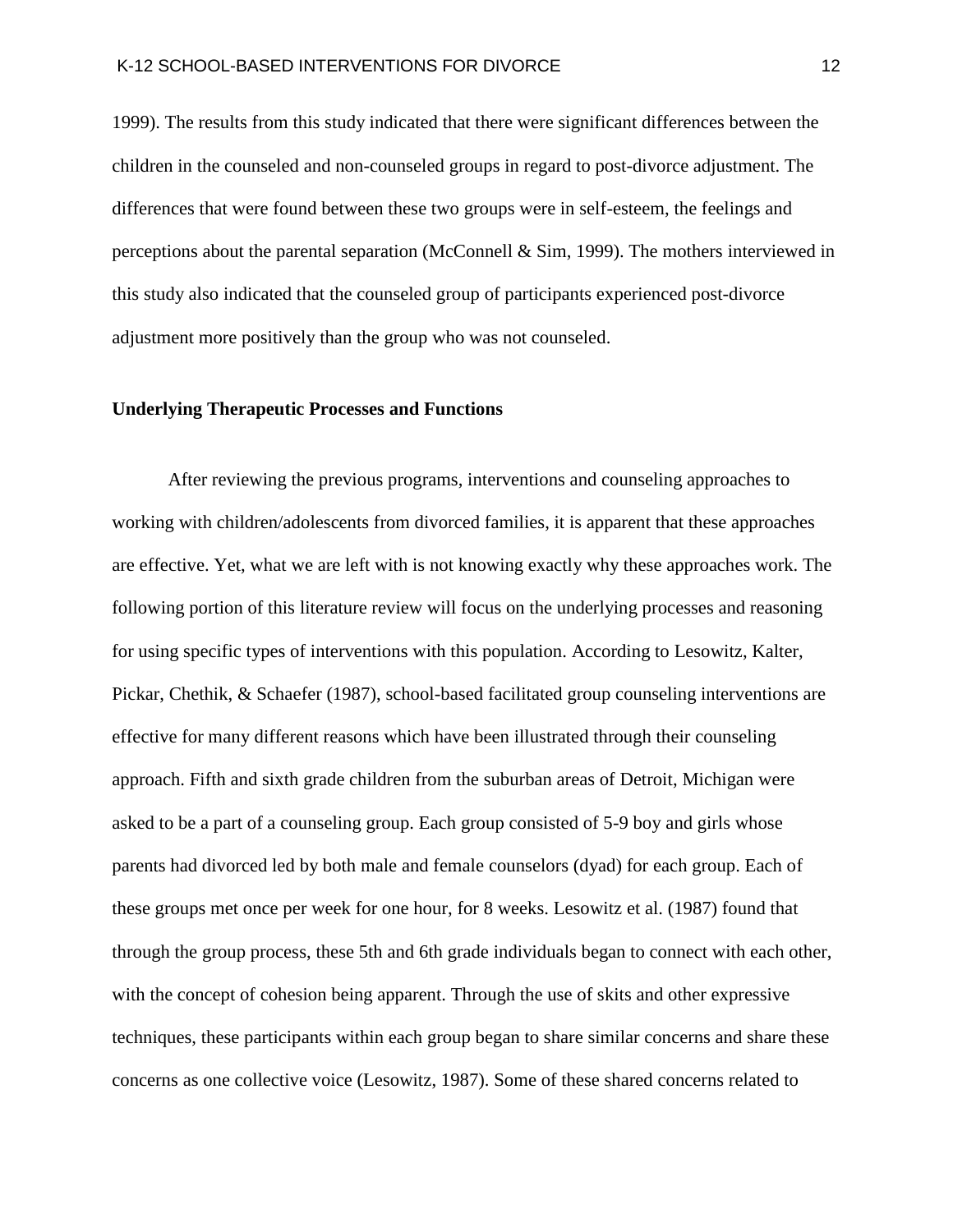custody issues, stepparents, etc. Lesowitz et al. (1987) reported that these children seemed anxious to feel less alone with their experiences with the parental divorce. The children shared openly and began to trust each other within the first few sessions, which may have been because of the 8-week time limit on the sessions that they were offered (Lesowitz et al., 1987).

Other techniques/activities that were used were group stories and group letters to parents. Group leaders believed that these activities may have promoted self-disclosure because of the use of third person expression. One of the most effective processes within this group counseling approach was that group members were able to see many of their beliefs, experiences and feelings shared by others within their group (Lesowitz et al., 1987). Leaders of the groups used therapeutic processes such as universalizing, cohesion and normalizing to help their group members open up and share with each other. Lesowitz et al., (1987) said, "the ameliorating of aloneness and alienation fostered a sense of group membership and belonging (p. 92)." Researchers believe that the most beneficial process within this group intervention was the emergence of a sense of cohesion among the groups. In the beginning of the 8-week long group process, participants spoke mostly to group leaders, but as the leaders used group counseling skills and processes, participants began to support and talk with each other about their experiences and feelings. Even for those individuals who were more shy or reserved, their body language was evidence for their understanding and their ability to relate personally with the stories that were shared by their peers (Lesowitz et al., 1987). Through this group intervention, leaders were also able to clarify confusing circumstances or situations related to divorce that had not previously been explained by parents or guardians. Lastly, the setting of these groups, in their school, along with the relationships developed with group leaders and members facilitated a safe environment for emotional disclosure, which is ultimately what makes this type of intervention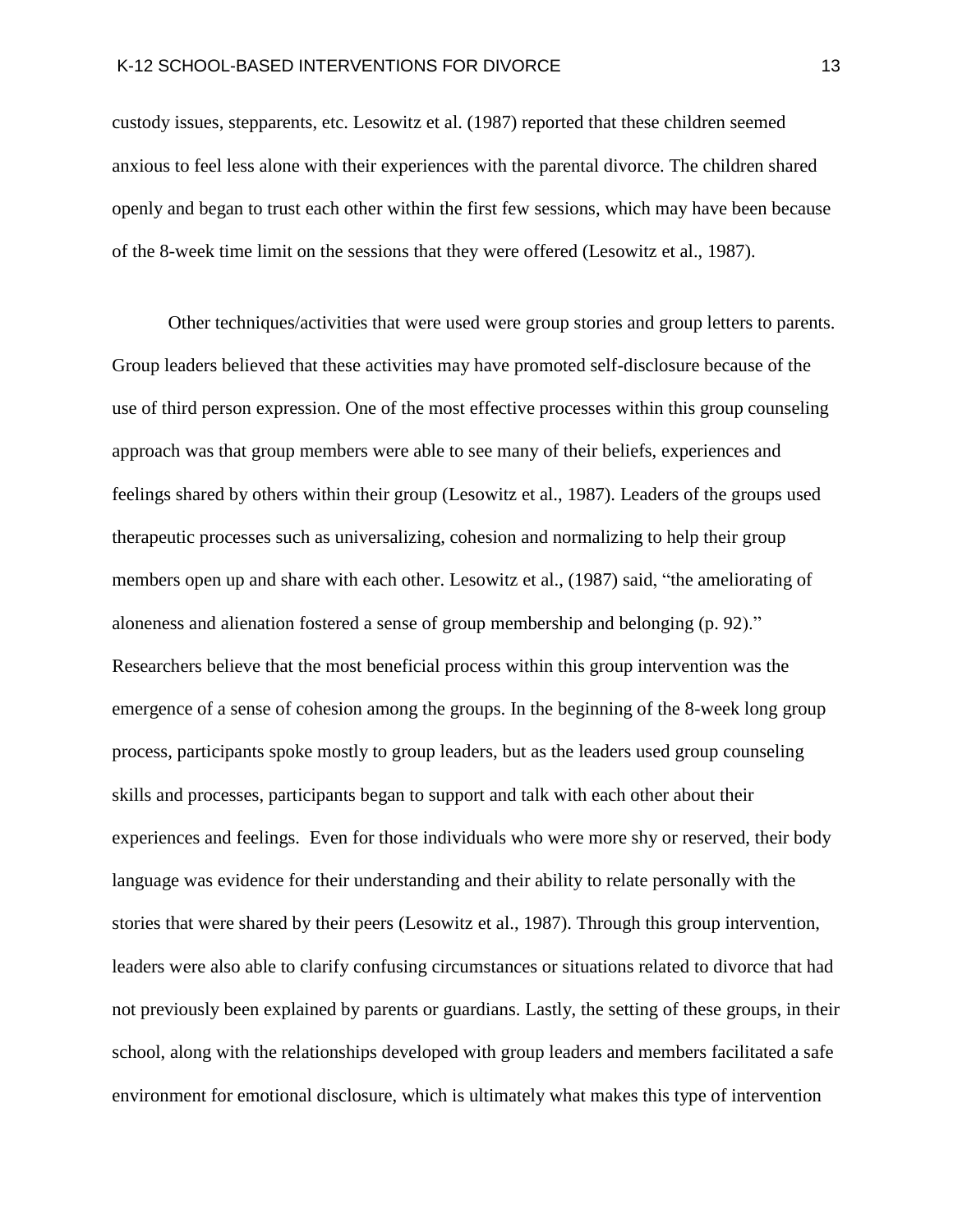effective (Lesowitz et al., 1987).

Alpert-Gillis, Pedro-Carroll, & Cowen (1989) discussed their findings in proving effectiveness with the "Children of Divorce Intervention Program," which is also a groupcounseling intervention. In this program, students in urban schools met in groups for 45 minute sessions during the school day for 16 weeks. Similar to the previous group intervention explained, the study's main findings indicate that children experienced post-divorce adjustment gains that significantly exceeded those from comparison groups (Alpert-Gillis et al., 1989). Specifically, children involved with this program reported positive changes on the Child Divorce Adjustment Scale (CDAS), which assesses feelings about the self and the family along with coping abilities when faced with problem situations. Parents of the children involved reported significant gains in the ability to deal with feelings, behave appropriately and solve problems at home (Alpert-Gillis et al., 1989). Group leaders also added observed gains in peer social skills and individual perceptions of parental divorce. In all, these findings support the main goal of this intervention with children at risk following parental divorce (Alpert-Gillis et al., 1989).

Group leaders identified specific elements as being most influential in the success of this program. One very important element in this program is support. Children were able to share emotional feelings and identify with common concerns and situations. Through this process, children could empathize and begin feeling less isolated and different from their peers. Parents also shared that they observed gains in their children's emotional communication and expression. Similar to the last group intervention, group leaders found it meaningful to be able to correct misconceptions about divorce and allow children to advocate and support each other, for example one child saying to the other, "it's not our fault that our parents divorced" (Alpert-Gillis et al.,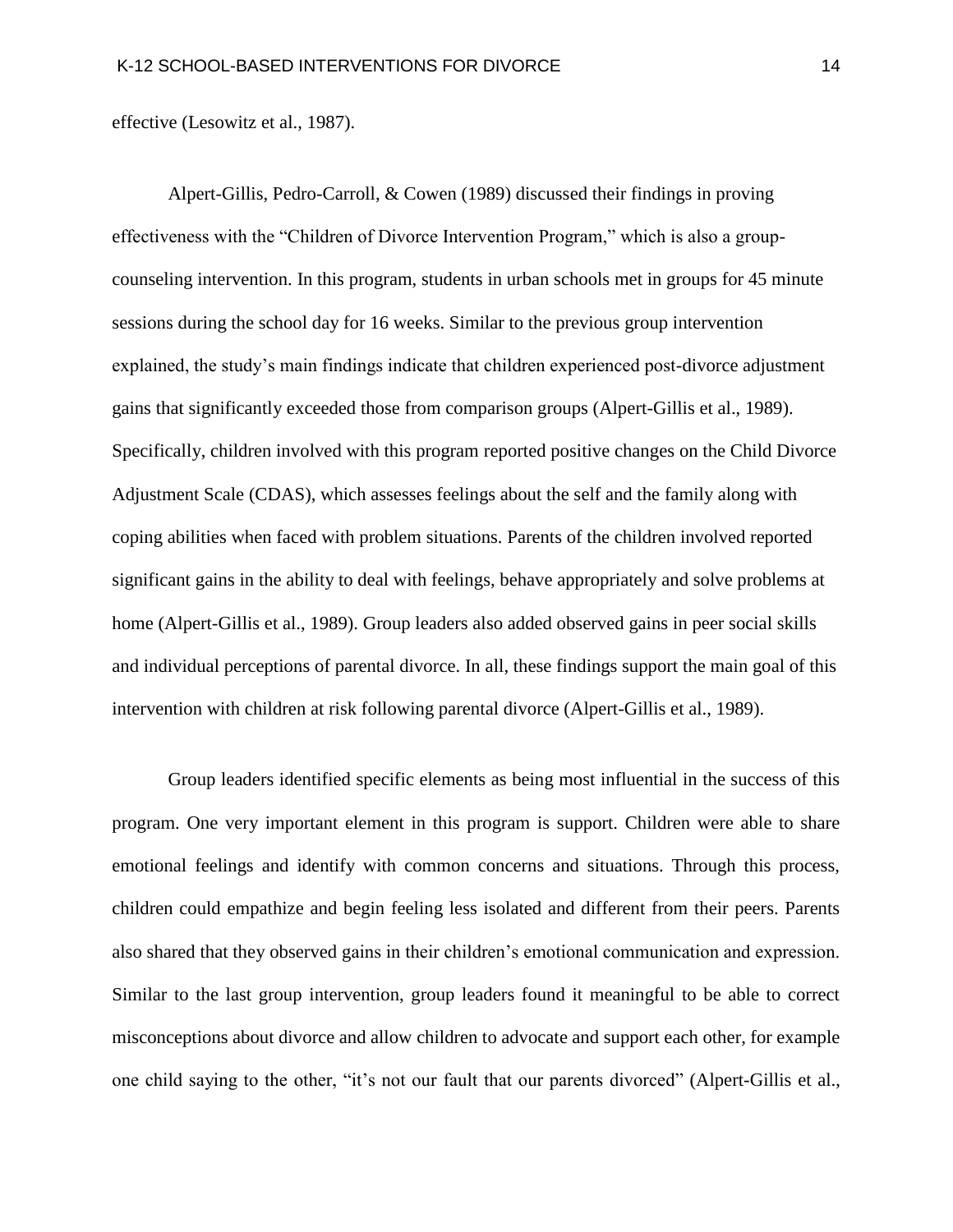1989). Leaders also reported that children within their groups were able to develop a sense of competence and mastery by learning to cope and respond more effectively to problems that they did have control over. Lastly, specifically for this urban population, the program's strong emphasis on acceptance of diversity within families provided them with a stronger conceptualization of their own family identity and strengths within that identity. While many of these elements can be attributed to the success of other group counseling approaches, the leaders of this program emphasized that to be effective, each program/intervention must take into account the population's developmental and sociocultural realities (Alpert-Gillis et al., 1989).

#### **Discussion**

The findings from this study are important to all professionals and adults who work or care for children, especially those who are involved with children from divorced or separated families. Specifically, the interventions discussed within this study could be implemented by other school professionals such as counselors, teachers and specialists. This study attempts to show that children and adolescents from divorced or separated families will benefit emotionally, socially and academically by participating in group and individual school-based counseling interventions. As the research has shown, parental divorce impacts children psychologically, emotionally and academically. Therefore, the growing divorce rates in the United States suggest that schools may need to develop and implement interventions to help children transition through these periods of parental separations.

There are several limitations associated with school-based counseling interventions with children/adolescents of divorce. One issue that can be foreseen with the type of interventions that have been discussed is student participation. In order for students to be involved with the group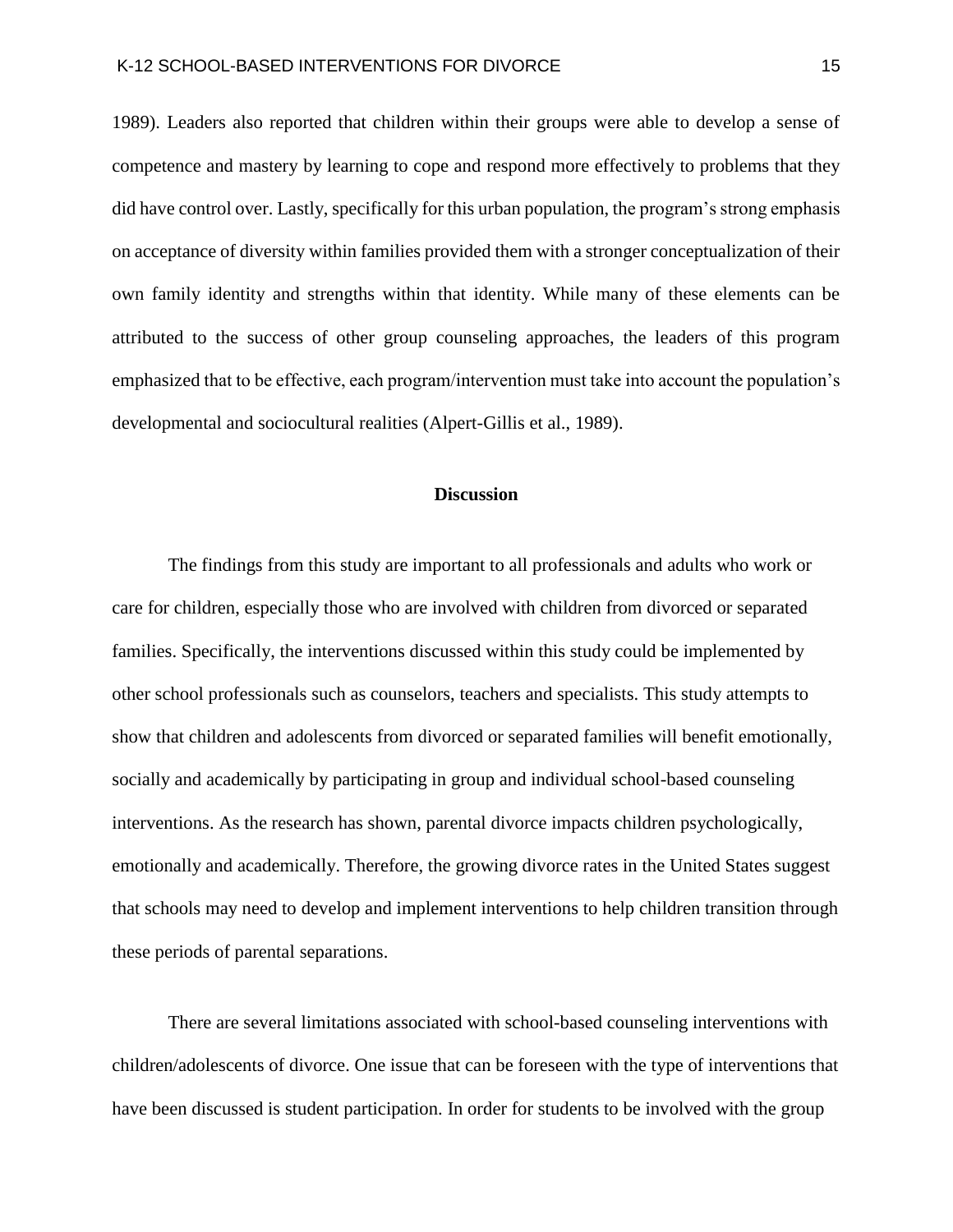interventions, each student needs parent consent. If parents do not want their child to participate, they will be limited from this group experience. Another potential conflict may be the amount of time designated for these group sessions. In a school setting, each teacher, specialist and staff member finds their time with students to be valuable. Therefore, finding a time to excuse students from classes that all staff members agree on can be very difficult.

Referring specifically to group counseling interventions, there are potential challenges that may occur including scapegoating, resistance, storytelling, etc. These challenges are a part of the group counseling process. Specifically, confidentiality is never guaranteed within the group setting, because the group leader cannot control what is shared by all group members. In a school setting, it may be even more difficult to maintain confidentiality. The student participants are involved with each other in different ways outside of the group; therefore it may be even more tempting to break confidentiality.

Due to a lack of in-depth research, future research could focus more on the specific effects of parental divorce on self-esteem. The development of self-esteem is critical to a maturing child's/adolescent's success as an individuals. Future research could also focus on alternative methods and strategies that could be used efficiently in today's school settings to address self-esteem in this population. Individual counseling techniques that are useful for children of divorce have been examined by the research, but with the growing rates of divorce and limited time available to counselors in schools, group approaches may be the most efficient and practical type of intervention. Also, as children from different cultures experience parental divorce in different ways, it may be important to examine specific approaches that target certain populations and cultures.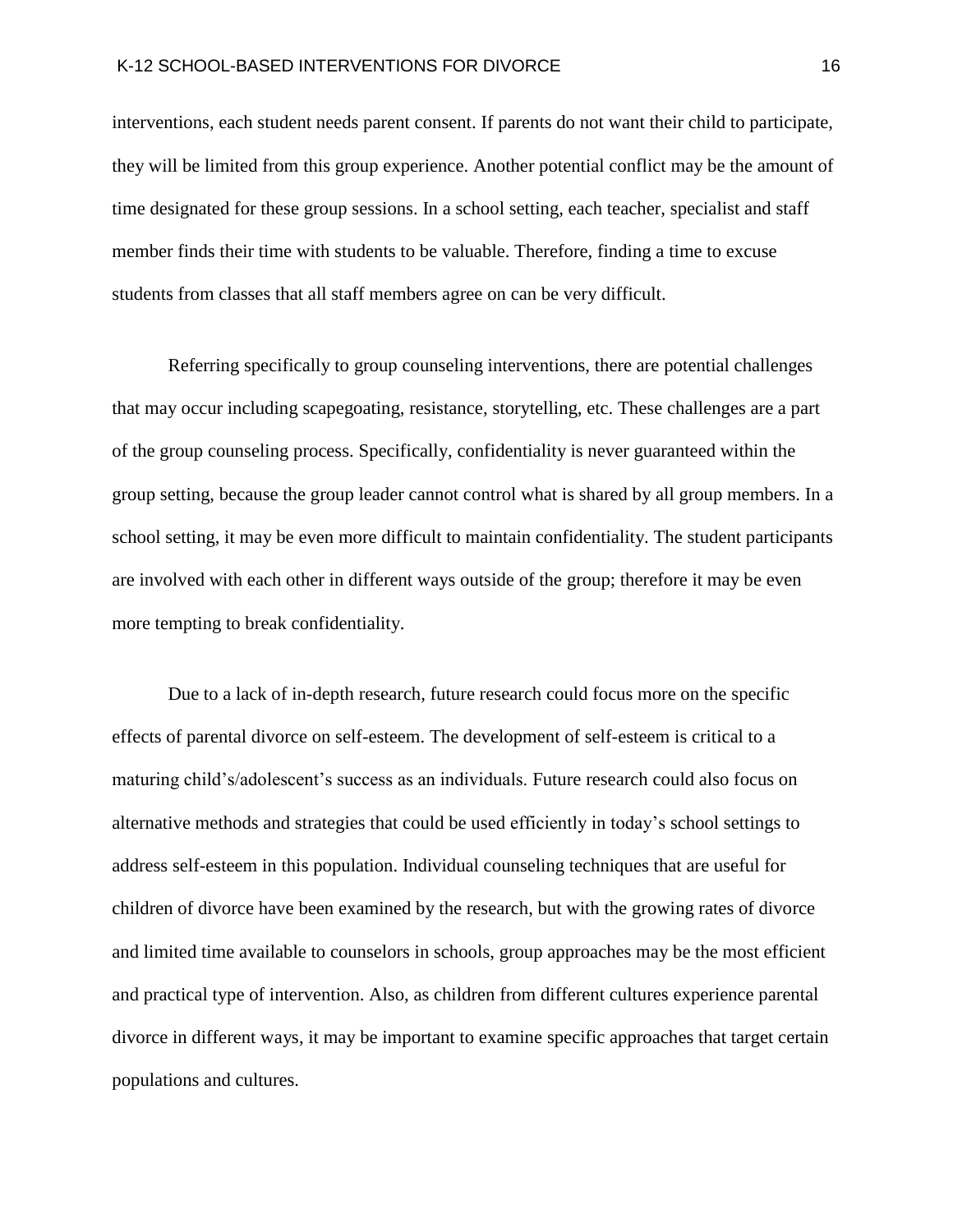#### **References**

- Alpert-Gillis, L. J., Pedro-Carroll, J. L., & Cowen, E. L. (1989). The Children of Divorce Intervention Program: Development, implementation, and evaluation of a program for young urban children. *Journal of Consulting and Clinical Psychology*, *57*(5), 583- 589.
- Anderson, E. R., & Greene, S. M. (2013). Beyond divorce: Research on children in repartnered and remarried families. *Family Court Review*, *51*(1), 119-130.

Bretherton, I., Gullón-Rivera, Á. L., Page, T. F., Oettel, B. J., Corey, J. M., & Golby, B. J. (2013).

Children's attachment-related self-worth: A multi-method investigation of postdivorce preschoolers' relationships with their mothers and peers. *Attachment & Human Development*, *15*(1), 25-49.

- Cohen, O., & Finzi-Dottan, R. (2005). Parent-child relationships during the divorce process: From attachment theory and intergenerational perspective. *Contemporary Family Therapy: An International Journal*, *27*(1), 81-99.
- Dreman, S., & Shemi, R. (2004). Perception of family structure, state-anger, and parent-child communication and adjustment of children of divorced parents. *Journal of Divorce & Remarriage*, *41*(1-2), 47-68.
- Guidubaldi, J., Cleminshaw, H. K., Perry, J. D., & Mcloughlin, C. S. (1983). The impact of parental divorce on children: Report of the nationwide NASP study. *School Psychology Review, 12*(3), 300-323.
- Kalter, N., Alpern, D., Spence, R., & Plunkett, J. W. (1984). Locus of control in children of divorce. *Journal Of Personality Assessment, 48*(4), 410-414.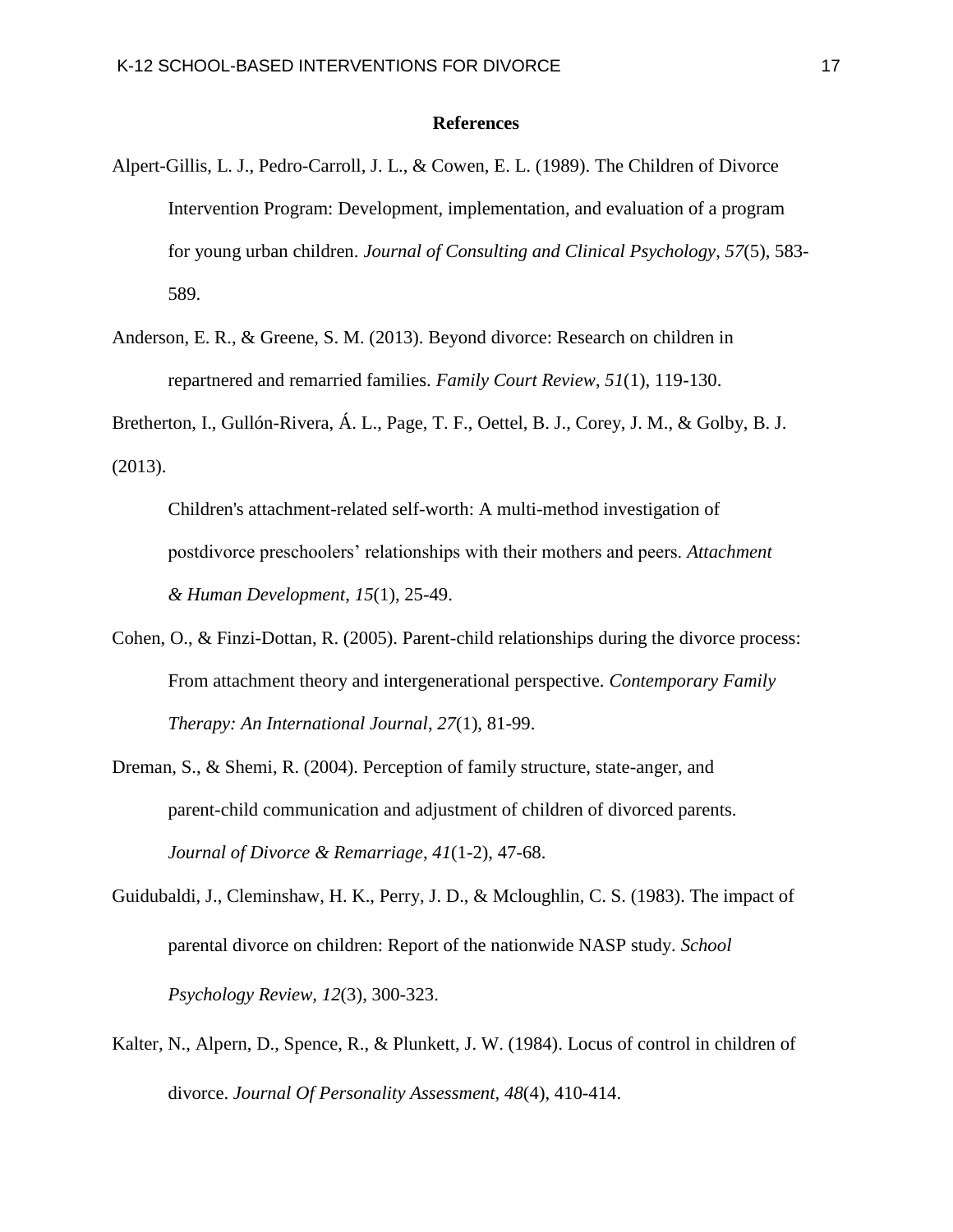- Lee, C. M., & Hunsley, J. (2001). Empirically informed consultation to parents concerning the effects of separation and divorce on their children. *Cognitive and Behavioral Practice, 8*(1), 85-96.
- Lesowitz, M., Kalter, N., Pickar, J., Chethik, M., & Schaefer, M. (1987). School-based developmental facilitation groups for children of divorce: Issues of group process. *Psychotherapy: Theory, Research, Practice, Training*, *24*(1), 90-95.
- McConnell, R., & Sim, A. J. (1999). Adjustment to parental divorce: An examination of the differences between counselled and non-counselled children. *British Journal of Guidance & Counselling*, *27*(2), 245-257.
- Richardson, C. D., & Rosén, L. A. (1999). School-based interventions for children of divorce. *Professional School Counseling, 3*(1), 21-26.
- Schrodt, P., Ledbetter, A. M., & Ohrt, J. K. (2007). Parental confirmation and affection as mediators of family communication patterns and children's mental well-being. *Journal of Family Communication*, *7*(1), 23-46.
- Sprinthall, N. A., Hall, J. S., & Gerler, E. R. (1992). Peer counseling for middle school students experiencing family divorce: A deliberate psychological education model. *Elementary School Guidance & Counseling, 26*(4), 279-294.
- Størksen, I., Thorsen, A., Øverland, K., & Brown, S. R. (2012). Experiences of daycare children of divorce. *Early Child Development and Care*, *182*(7), 807-825.
- Sumner, C. (2013). Adult children of divorce: Awareness and intervention. *Journal of Divorce & Remarriage*, *54*(4), 271-281.

Thornton, A. (1985). Changing attitudes toward separation and divorce: Causes and